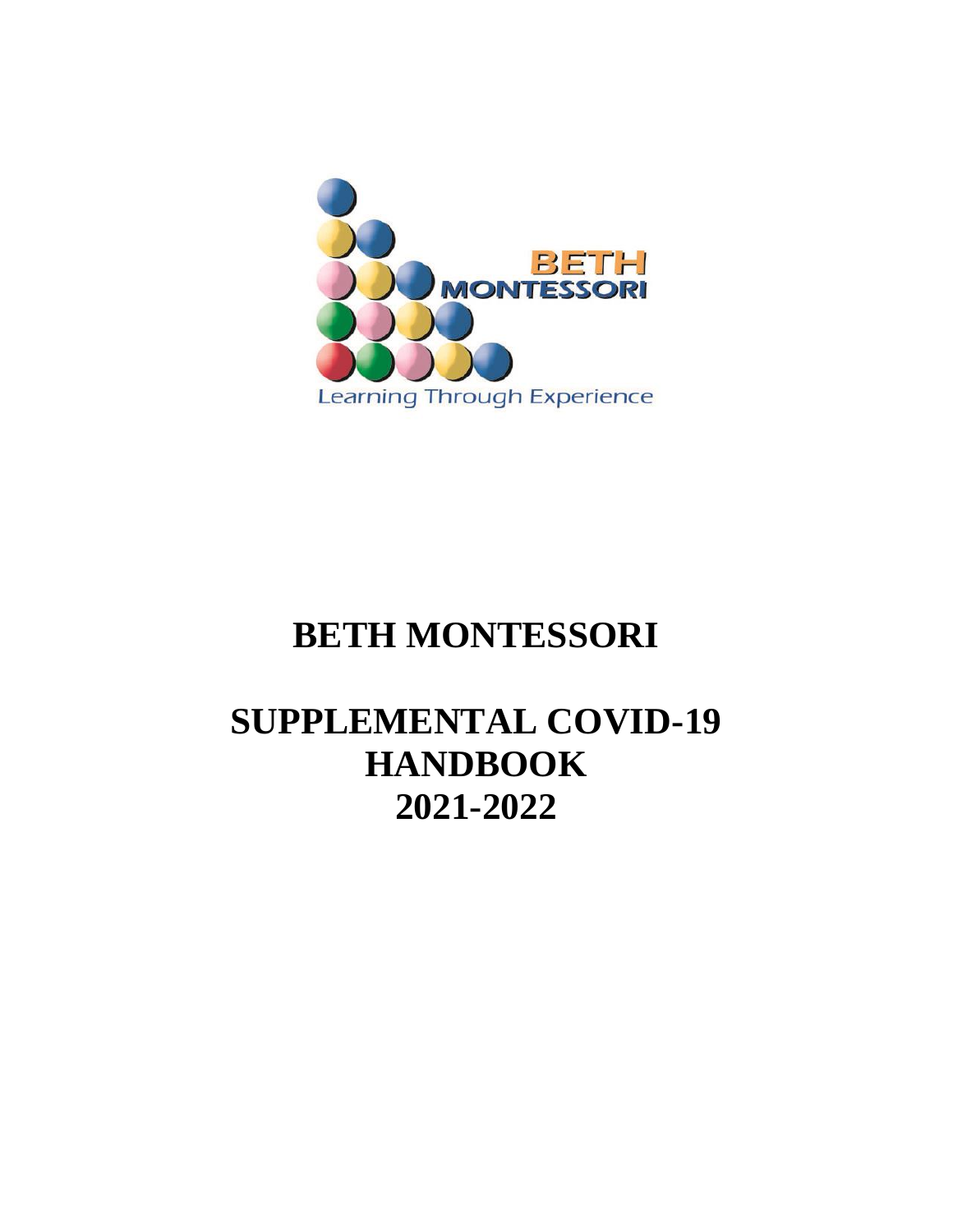# **Table of Contents**

This supplemental handbook covers logistics, procedures, and policies specifically related to COVID-19, and includes the following topics:

- **1. Introduction**
- **2. COMMUNITY COMMITMENT**
- **3. Sanitation, Disinfecting, Ventilation**
- **4. Class Sizes and Stable Cohorts**
- **5. Snacks and Food Preparation in the Classroom**
- **6. Drop Off and Pick Up Logistics**
- **7. Face Masks**
- **8. Handwashing**
- **9. Physical Distancing**
- **10. ILLNESS POLICY**
- **11. Parents and Visitors on Campus**
- **12. Tuition Policy**

As a reminder, this information can continue to develop; we will update you accordingly.

#### **1. Introduction**

Beth Montessori is doing everything in its power to operate in the safest manner possible. We are responsible for the health and well-being of our children, our staff, and our community. And we do not take this responsibility lightly.

In order to make the best decisions, we continually monitor and stay up to date with the most updated information. We rely on guidance from the following reliable sources:

- California Department of Public Health
- Centers for Disease Control and Prevention (CDC)
- California Department of Social Services/Community Care Licensing
- County of San Diego Health and Human Services
- California Department of Education
- American Academy of Pediatrics
- Consultation with experts in relevant medical fields

As a Licensed "Child Care Center" our official regulatory agency is the California Department of Social Services/Community Care Licensing, and we must therefore follow their rules and regulation. Many of the following policies are based on their requirements. And because the children in our care are still UNVACCINATED, their health and safety is at the core of all these policies.

You may notice that many of these policies differ from the ever-changing world of the vaccinated adults. Which is why we want to emphasize that because our children are not vaccinated, the same rules you might be used to, do not always apply. Especially now that there are new variants on the rise and the long term efficacy of the vaccine is under study, we must continue to be patient and cooperative. The pandemic is not yet over.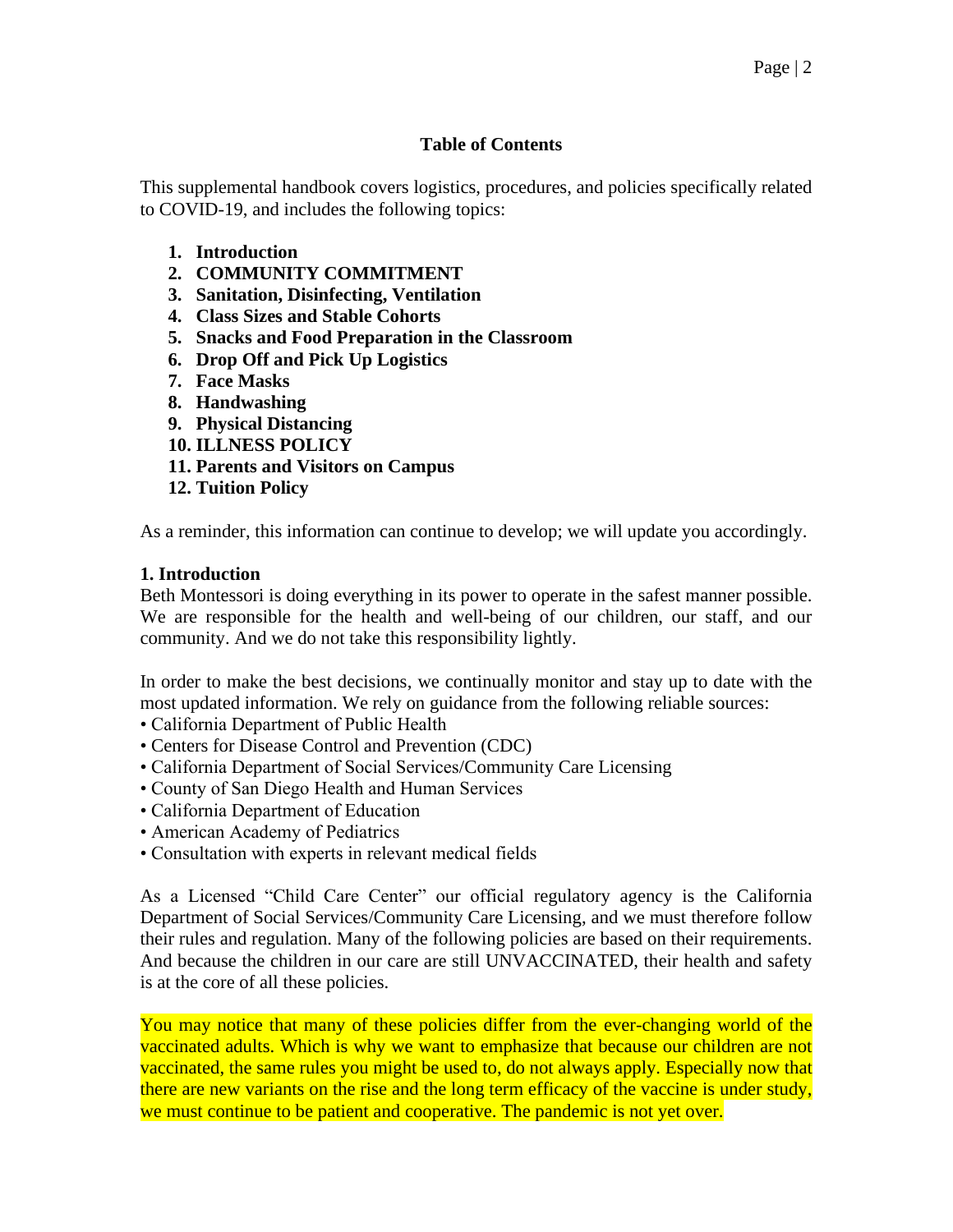# **2. Community Commitment**

Beth Montessori is doing everything in our power to keep our community safe. And as a community, it is important that this be a team effort built on trust and cooperation. With that said, we are calling on our Beth Montessori Families, to take on the commitment of being safe while outside of the school. Your commitment, honesty, and continued vigilance is what will make the difference in keeping us all safe. In an effort to protect the community at large, we will be asking all our participating families to commit (through a signed document) to the following safety measure while outside of school:

- Continue to respect and practice social distancing, while on campus.
- Continue to wear a face mask, while on campus,
- Wear a face mask in indoor public spaces, to the best of your ability.
- Avoid large social gatherings.
- Keep playdates to a minimum, planning them carefully and being particularly prudent with mixing children from different "cohorts".
- Keep extra-curricular activities to a bare minimum.
- Avoid Traveling on commercial flights, and be respectful of our travel policies.
- **Maintain TRANSPARENCY and HONESTY about your exposure to COVID-19 and about your child's/family's health and symptoms.**
- **ADHERE TO THE POLICIES IN THIS SUPPLIMENTAL COVID-19 HANDBOOK 2021-2022**

# **3. Sanitation, Disinfecting, & Ventilation**

We will implement and follow best practices for cleaning and sanitation, creating a detailed cleaning schedule. All cleaning supplies used will be EPA-registered and in compliance with Health and Licensing agencies. Classroom materials will be disinfected throughout the day, especially those materials with high usage. Materials may be limited/restricted in class to better keep up with cleaning. Materials that come into contact with bodily fluids will be removed for thorough disinfecting.

We have hired a cleaning company that has provided us with a non-toxic disinfectant that can be sprayed throughout the day [\(https://www.aquaox.com/\)](https://www.aquaox.com/). The guides will be using this product to clean and disinfect the classroom materials on a daily basis. They will be spraying materials as needed throughout the day, and then disinfecting everything thoroughly at the end of each day.

Additionally, Maria, our on-site Janitor will also be supporting the daily disinfecting routine of all common spaces, including bathrooms, gates, handles, door knobs, faucets, etc.

The Playground will also be sanitized between each classroom's use.

Lastly, there is our nightly Janitorial Service that will also be cleaning and disinfecting daily [\(http://www.acejanitorialsd.com/\)](http://www.acejanitorialsd.com/).

As for ventilation, all our classrooms have an outdoor space that can be utilized on a daily basis to promote fresh air and constant airflow into the classroom. The classrooms all have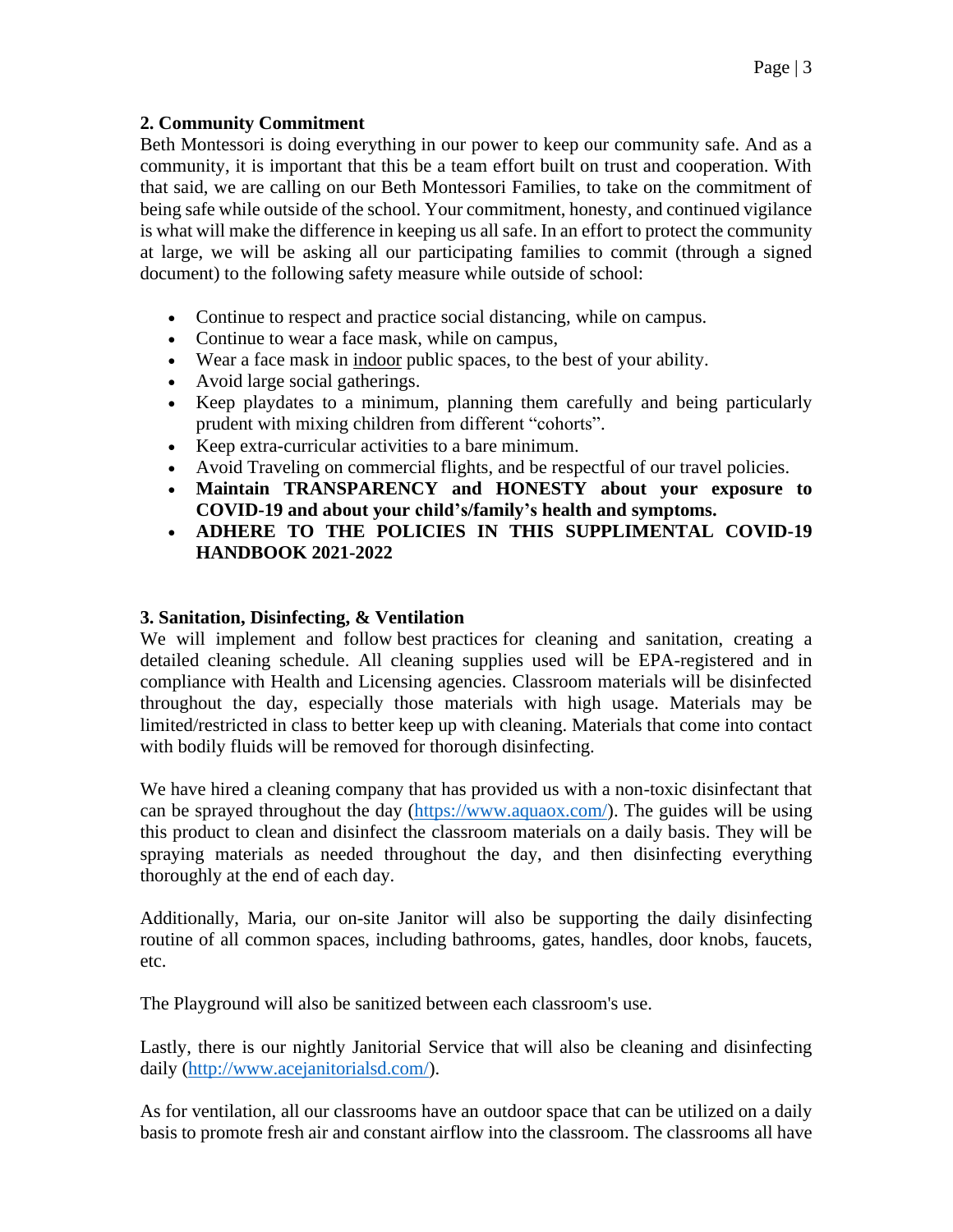more than one door and many windows, all of which will be kept open. Additionally, each classroom has an independent AC unit that pulls fresh air from the outside, so the same air will never be recirculated.

### **4. Class Sizes and Stable Cohorts**

Community Care Licensing has allowed us to reopen at full capacity. Toddler Classrooms can now have 12 students Primary Classrooms can now have 24 students

Each classroom will be a "Stable Cohort" of children, that will not mix with any other cohort. Children may not visit other classrooms or mingle with other children. Siblings who are in the *same program* will be placed in the same classroom.

Classrooms may not mix on the playground. We will create a schedule for each classroom to have its own time on the playground.

Additionally, in order to limit exposure, teachers may not travel from classroom to classroom. Each teacher must stay with their students throughout the day, including to supervise lunch. A dedicated staff member will give breaks to classroom teacher. All staff will wear masks throughout the day. In addition to frequent hand washing, staff will have access to hand sanitizer to use in between lessons with children.

Because current safety regulations do not allow us to mix children from different classrooms, this presents a challenge in the way we operate our Extended Care program. Therefore, Extended Care can only be offered until 3:00pm, for those families who communicate their need to the office.

#### **5. Snacks and Food Preparation in the Classroom**

To reduce the accidental spread of germs, we are removing the use of our glass cups, and are instead asking each child to bring their own Thermos/water bottle, **clearly labeled with their name**.

We have also removed the cold-food preparation activities from the classroom (for example, cutting an apple, spreading cream cheese, etc.). Therefore, each child is now responsible for bringing their own snack. Snacks should be in a separate snack container in their lunch box, labeled "snack", so the child knows what to pick out at snack time.

Even though we are removing the snack preparation activities, Cooking will still be an important part of our curriculum. We will continue offering baking activities and Challah baking. We are calm that once baked, there is no risk of contagion, as all baked goods will be packed, by the Guide, using gloves.

#### **6. Drop Off and Pick Up Logistics**

Our Morning Drop-off will run from 8:15-8:45am. This should allow enough time to spread out everyone's arrivals.

Our drop-off and pick-ups will both take place at our Front Gate. You must park in the lower parking lot and walk up to our front gate. Please do not park in the turn-around or in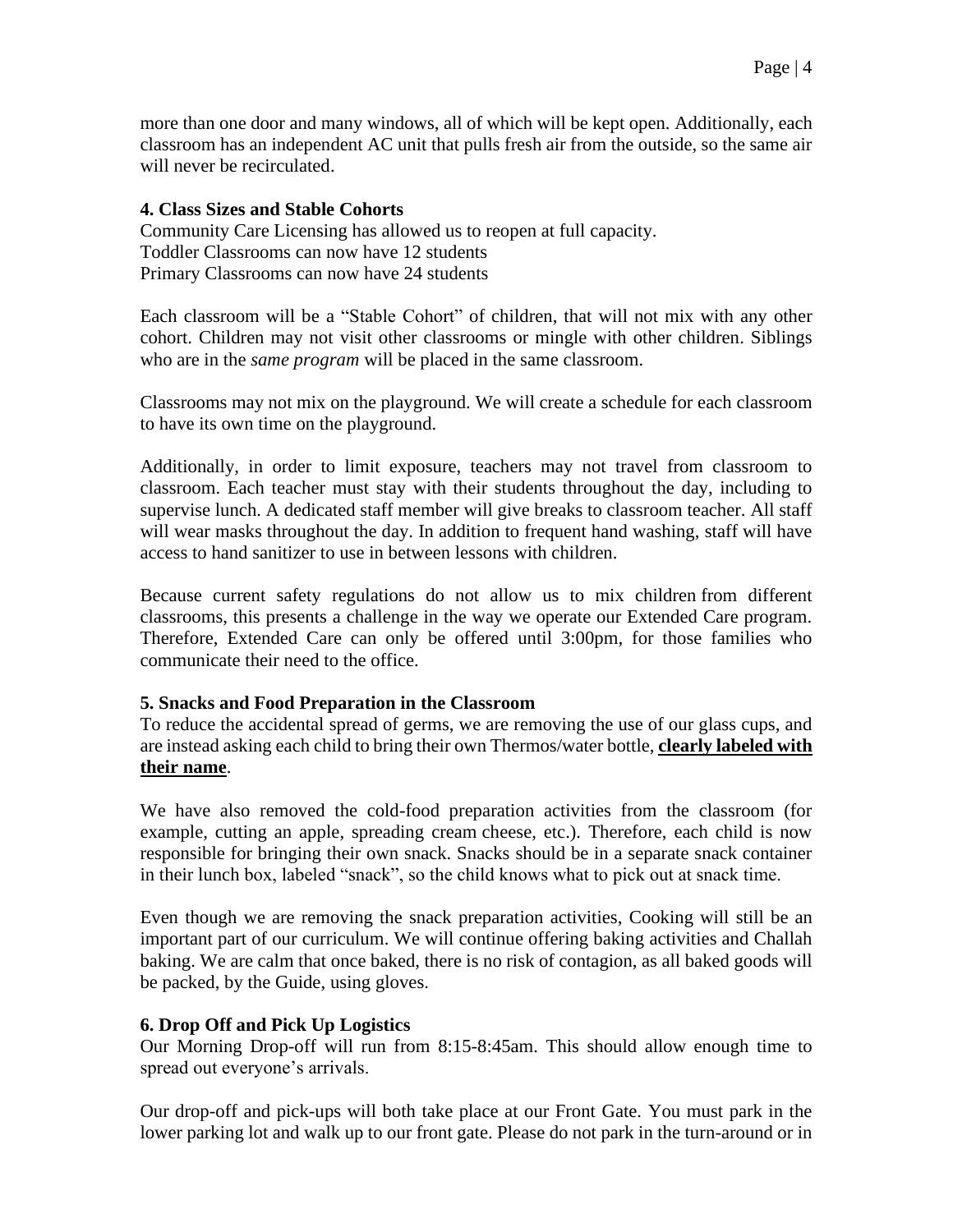Handicap spots (unless you have a Handicap Placard). Our walkways and stairs will be marked to indicate the direction and flow of traffic, so that we have a designated route to enter and one to exit.

As you walk and once at the Front Gate, we ask that parents respect social distancing guidelines, and keep 6 feet away from each other. There will be markings on the floor to guide you.

Parents will *not be allowed inside the gate/building*.

# **Adult and children over the age of 2 must wear masks at drop off and pick up.**

This is particularly important given that it is a time when groups can accidently comingle.

Designated staff will assist during drop off. These staff will take both the child's and the adult's temperatures and conduct health checks.

As the children come in, we will have them sanitize their hands at the front gate, and then proceed to wash their hands as soon as they enter the classroom. We will also have a disinfecting mat, for them to wipe their feet before entering the school. Staff will escort children to each classroom's entrance.

For pick up, parents should follow the same routes as they did for drop off. Staff will escort children to the front gate.

PLEASE BRING YOUR OWN PEN in order to Sign-in/Sign-out your child.

Once you pick up your child, please refrain from congregating in the stairs/parking lot.

#### **Daily Health Screening**

Staff, children, and adults will have their temperature taken and recorded upon arrival at school using a no-touch thermometer. The children will be checked for runny nose and any signs of illness. Children or staff with a 100.0°F degree temperature or higher will be sent home. Children and staff who show signs of illness will be sent home.

We will not allow sick children or staff to be at school.

#### **7. Face Coverings**

Face masks must be worn by BOTH ADULT AND CHILDREN (over the age of 2) during drop off and pick up procedures.

Staff will be required to wear masks at all times, while with the children and around each other.

Per Licensing requirements, Children over the age of 2 are required to wear a mask WHILE INDOORS. We will be STRONGLY ENCOURAGING CHILDREN OVER THE AGE OF 2 to wear a mask for as long as they can tolerate it. We know that this may be difficult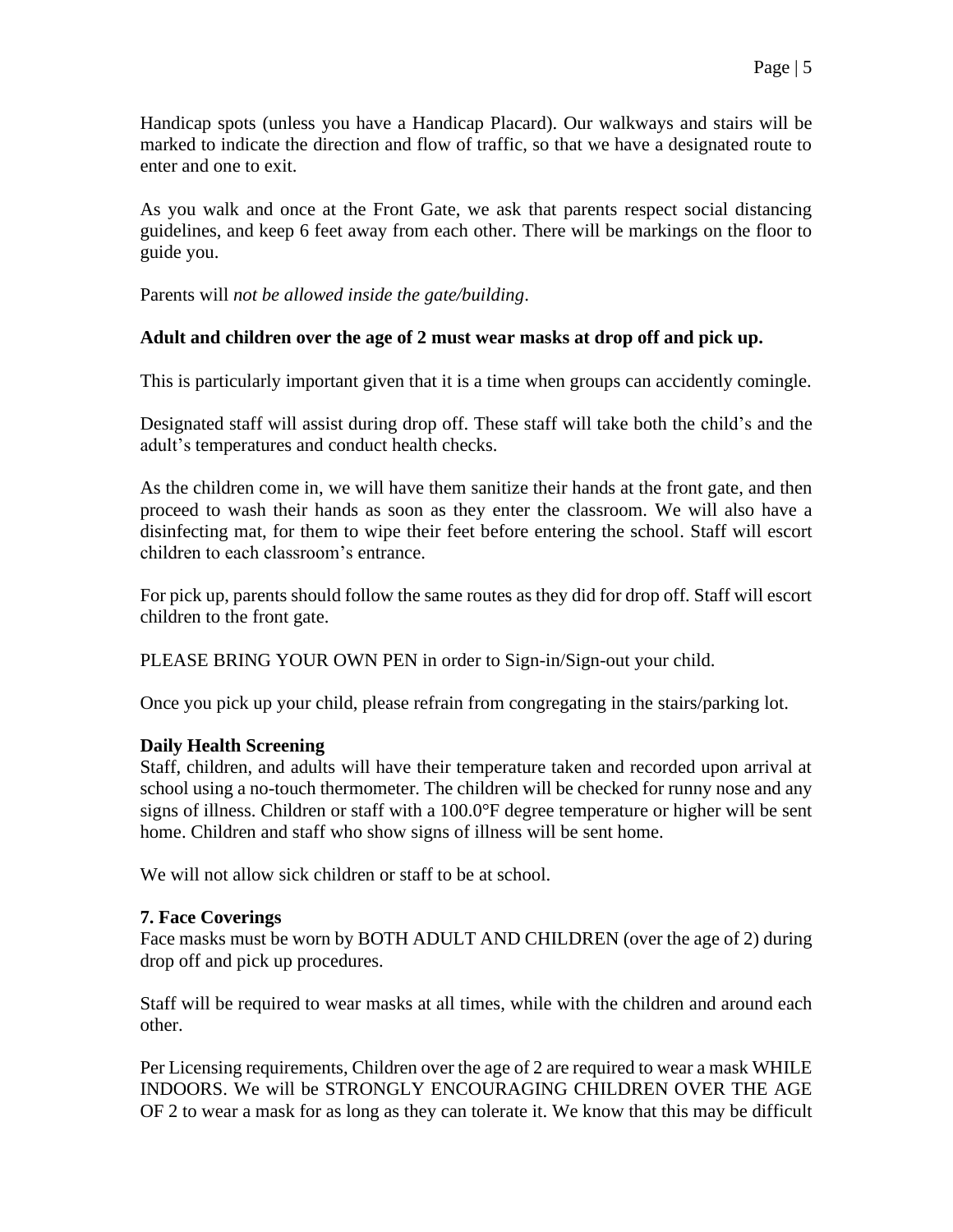for some children and will respect individual thresholds, in which case we will not obligate a child to wear a mask.

Be aware that the official recommendations state: Never to place face coverings on babies or children under 2 because of danger of suffocation.

Licensing does allow the children to take off their masks while OUTDOORS on the playground, as long as our stable cohorts are maintained.

Parents, we would like to remind you that you are your child's role model, and they will want to follow whatever you do. Help to set the example for your children, and wear a mask anytime they, as unvaccinated individuals, are obligated to do so (i.e. during dropoff; at the grocery store; in indoor public places; etc.). This will make it much easier for your child to wear a mask when necessary.

## **8. Handwashing**

Teachers will instill good habits by monitoring student handwashing, doing it themselves, and talking about its importance. Twenty-second hand washing will be required of students before meals, after restroom use, and at regular intervals throughout the day; including after being outside and anytime their hands are in their mouths.

Hand sanitizing/washing will occur before entering any classroom, while inside a classroom, and before leaving the classroom for any reason. In addition, hand sanitizer will be available and utilized at various locations around the school.

# **9. Physical Distancing**

Each classroom will practice physical distancing to the best of their ability. Tables and chairs will be assigned per child. Children will gather their work from the shelf and return to their assigned table to work. But obviously at this age, a strict implementation of social distancing is difficult, which is why there is now more emphasis on masks and stable cohorts.

During lunch, when the children can not wear a mask, they will be seated at their own assigned table/chair, and at a relative distance from each other.

# **Naps**

Children who nap should bring a clean sheet and blanket on Monday in a new, reusable bag (that can be used, consistently each week). Each child will have their own assigned mat. Mats will be socially distanced and positioned with heads in opposite directions. Each day, the assigned mat, sheet and blankets will be stored in separate compartments (that will also be assigned). At the end of the week, sheets and blankets will be sent home for cleaning and mats will be sanitized.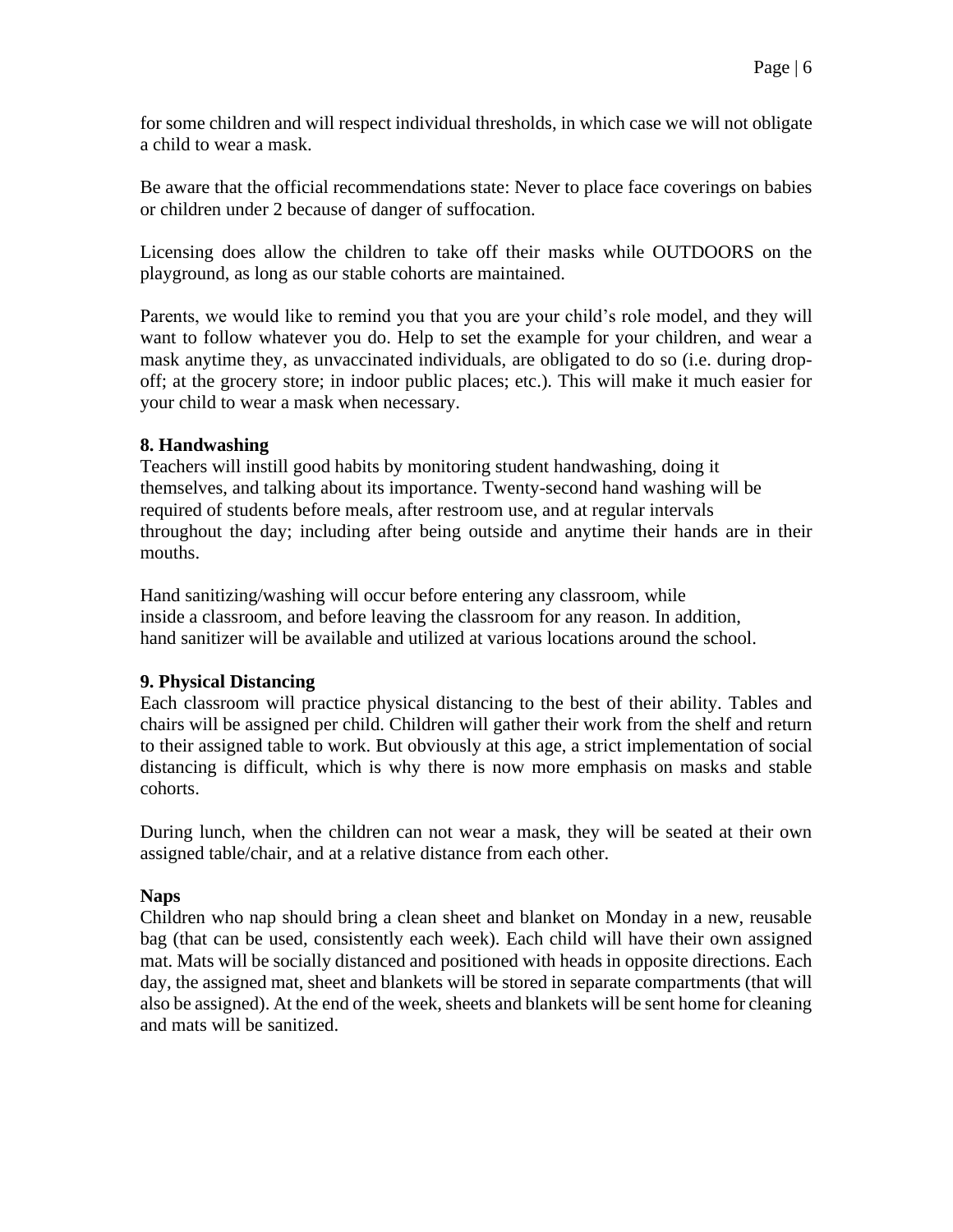## **10. ILLNESS POLICY**:

When children are sick, they should not be in school. Period.

This is true even before COVID came into the equation. But now more than ever, we will be extremely strict with our Illness Policies.

Students may not come to school if they exhibit any of the following COVID-19 symptoms below:

- Fever (Temperature of 100.0°F or above)
- Congestion or runny nose
- Cough
- Shortness of breath or difficulty breathing
- Headache
- Sore throat
- Nausea or vomiting
- Diarrhea
- Chills
- Fatigue
- Muscle or body aches
- Loss of taste and/or smell

Any child exhibiting any of the above symptoms, cannot be at school. And in order to return to school, Community Care Licensing requires that we follow the following [Decision](https://www.sandiegocounty.gov/content/dam/sdc/hhsa/programs/phs/Epidemiology/covid19/Community_Sector_Support/ChildCareServices/Childcare%20COVID%20Decision%20Tree.pdf) Tree.

In summary, if a child present any of the above symptoms, a child can only return to school after they:

- 1) Provide a negative PCR test
- 2) Have had 24 hours pass:
	- a) With no fever (without the use of fever-reducing medication)
	- b) AND symptoms are improving.

It is vital that we also monitor the health of other members of your household as well. Please be mindful of your own health status and be prudent anytime you have a doubt about you or any of your family member's health.

Even before COVID, our school's Illness policy has always been clear about having sick children remain home. Now more than ever, we must be strict and prudent in keeping sick children home. Please be ready to cooperate with this very important part of our policy.

## **And please remember, YOUR HONESTY AND TRANSPARENCY REGRDING YOUR CHILD'S OR FAMILY MEMBER'S SYMPTOMS IS VITAL TO ENSURING THE HEALTH AND SAFTEY OF OUR COMMUNITY AT LARGE.**

#### **Immunizations and the Influenza Vaccine**

The State of California and Licensing Regulations mandate that all children who attend a childcare setting must remain up to date with all required Immunizations.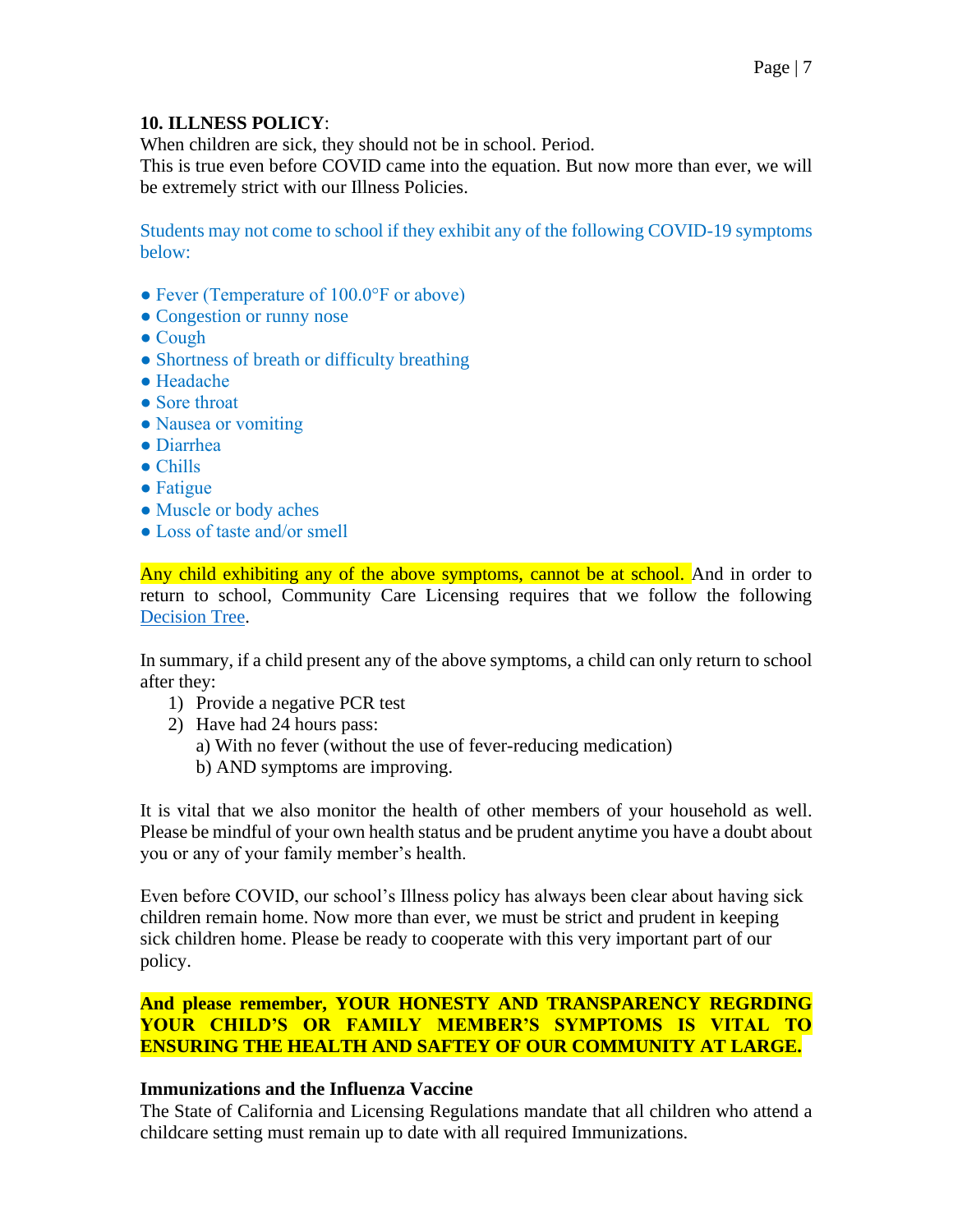The Influenza vaccine has always been recommended, but never mandatory. These unprecedented times require unprecedented measures. And so, Beth Montessori is, for the first time ever, **STRONGLY RECOMMENDING that all our children get their Influenza Vaccine**. This recommendation was firmly backed by the medical professionals we have consulted.

### **Travel Policy**

As we mentioned in our Community Commitment, we kindly ask that our families avoid traveling on commercial flight whenever possible.

If you must travel, please make sure to let us know your travel plans so that we can evaluate your child's return. We are currently enforcing the CDC recommendations for [Unvaccinated Travelers.](https://www.cdc.gov/coronavirus/2019-ncov/travelers/travel-during-covid19.html)

Children who board a commercial flight (domestic or international), must comply with the following protocol before returning to school:

- 1) Obtain a Negative PCR, which must be collected on or after the  $5<sup>th</sup>$  day\* after their return.
- 2) AND stay home to self-quarantine for a full 7 days\* from the date of their return (even if they receive immediate PCR results indicating they are negative).

\*The day you land is day 0. The day after, is day 1, and so on.

These travel policies are subject to change.

#### **If a Student, Family Member, or Teacher Tests Positive**

Beth Montessori will not allow COVID Positive students or staff members to return to school until they have met the CA Dept. of Public Health's criteria to discontinue home isolation.

If a child or staff member tests positive, the whole classroom/stable cohort must quarantine for a period of 14 days. If this occurs, Beth Montessori will provide a Distance Learning routine during that period of time.

It is relevant to know that the 14-day quarantine policy is mandated by Community Care Licensing for all Licensed Childcares. This is not a policy that Beth Montessori has any say in. Additionally, contrary to many K-12 programs, Licensed Preschools that do not reside on a K-12 campus, DO NOT HAVE THE OPTION OF A 10-DAY MODIFIED QUARANTINE as do K-12 schools. This is also referenced in the above mentioned Decision Tree.

If a relative/family member of a child or staff member tests positive, then only the child/staff member must quarantine for 14 days. This 14-day quarantine is mandatory, regardless of their COVID test coming back negative.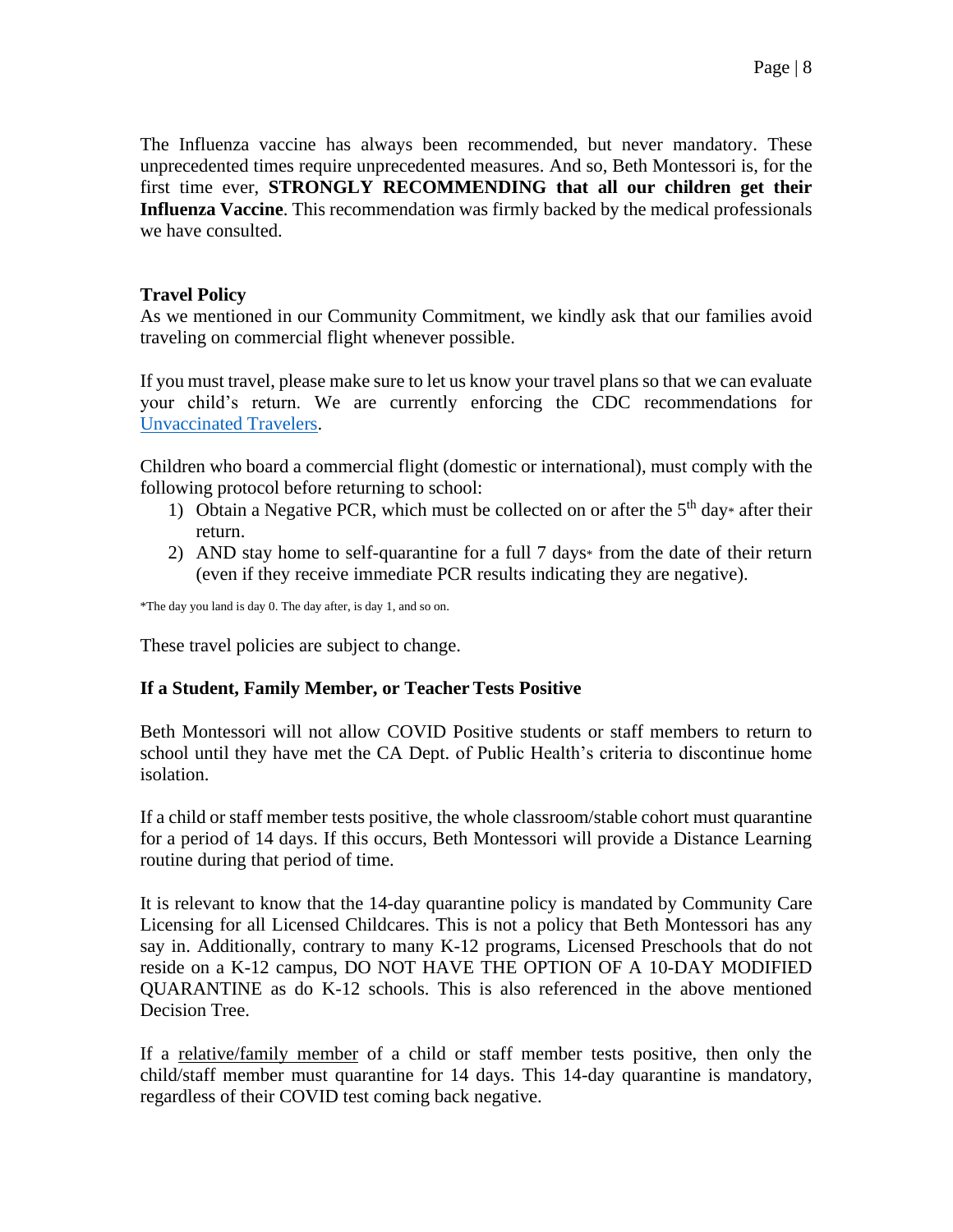If you or your children know that you came in "close contact" (= within 6 ft for a period of 15 minutes or more) with a person with COVID-19, your child should stay home and quarantine for a period of 14 days from last day exposure. It is our protocol to proactively close the classroom until an exposed child can provide a negative test, and in this way evaluate/mitigate any potential spread to the school.

In consultation with our county health department and other medical advisors, we will determine case by case if any particular situation requires quarantine/closures beyond what was mentioned above.

## **11. Parents and Visitors on Campus**

Visitors to campus will be extremely limited. At some point, we would like to allow parents to have greater access to our school, but for the time being we must continue to place our safety protocol first.

As for coming to observe through the observation windows, in order to limit the amount of adult traffic, we will be limiting the number of parents who come observe. So please contact the office ahead of time and we will gladly schedule you in.

For the time being all school tours will be done virtually.

## **12. Tuition Policy**

Some common questions have been:

"What is the Tuition Policy should the school or classroom need to close?"

"What if I start feeling uneasy with the local climate and I want to pull my child out, will I still be responsible for tuition?"

In both cases the tuition policy will remain as it was in our Enrollment paperwork: "PARENTS OR GUARDIANS ARE RESPONSIBLE FOR THE ENTIRE YEAR'S TUITION." The paperwork also clearly states that the "Deposit is non-refundable".

Beth Montessori has always tried our best to be reasonable when it comes to the very complicated financial impact this pandemic has had on our families. However, we have also had to adjust to many factors affecting our own financial feasibility. It is for this reason that we must be strict in our financial policies, in order to maintain our stability. We must therefore share this commitment with the sole purpose of provide the best learning environment for our children.

*"An education capable of saving humanity is no small undertaking; it involves the spiritual development of man, the enhancement of his value as an individual, and the preparation of young people to understand the times in which they live."*

- **Dr. Maria Montessori** | Education and Peace